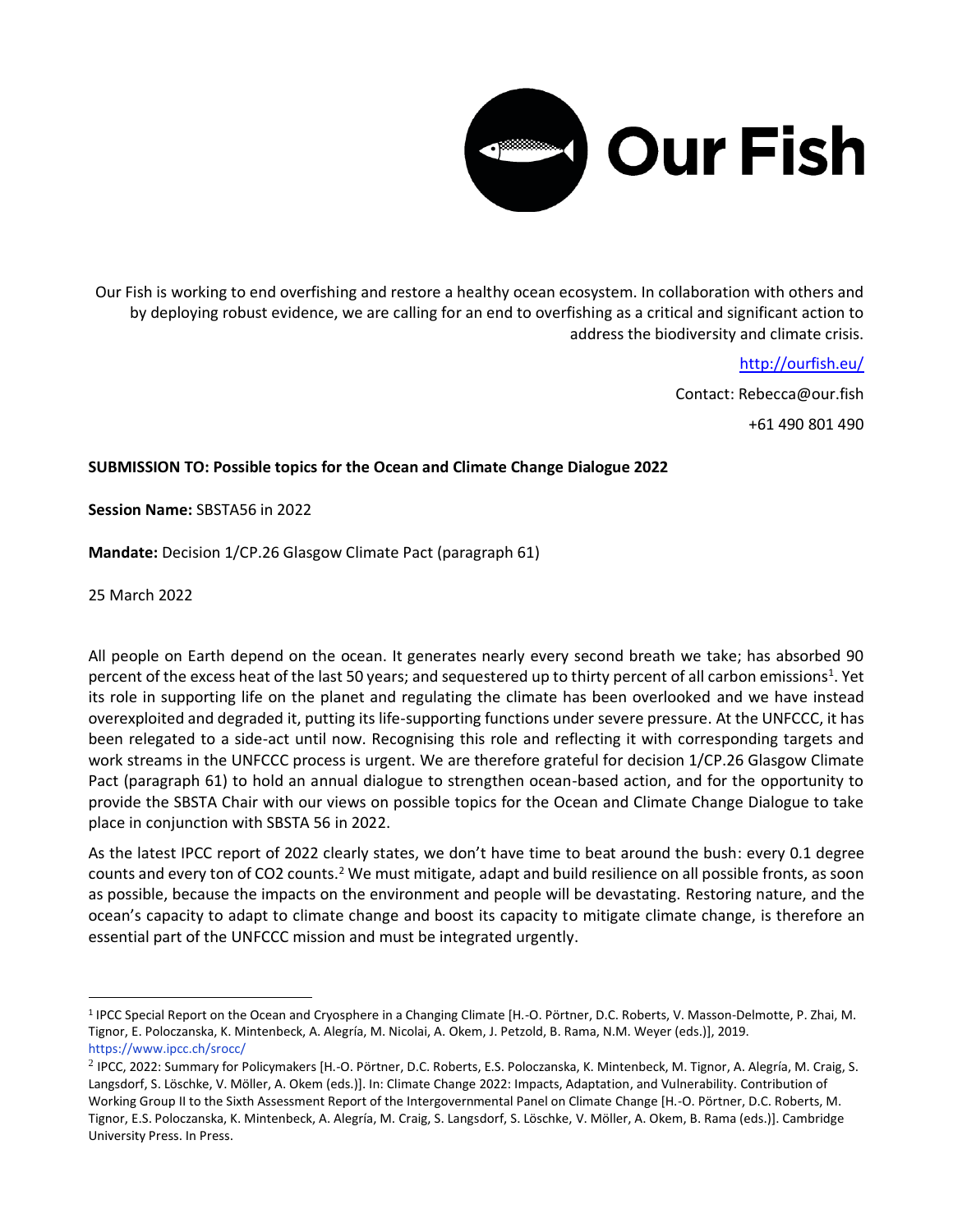## **Recommendations**

- **1. Clearly reducing greenhouse gas and CO<sup>2</sup> emissions in line with the Paris Agreement's objective of keeping warming below 1.5 degrees Celsius is a priority goal, however this cannot be done to the detriment of ocean biodiversity and ecosystem services, which are key to planetary health, and adaptation and mitigation to the climate change impacts that are already locked in.**
- The capacity of the global ocean to continue to perform ecosystem services such as absorbing greenhouse gas (GHG) emissions, sequestering carbon, absorbing excess heat, producing oxygen, and regulating weather systems, is being massively impacted by unceasing GHG emissions and climate change. For example, it's capacity to continue to absorb CO2 and heat is diminishing as these elements increase in the ocean, and in turn, this will make the impacts of GHG emissions and heating substantially worse. Hence, it is essential that we increase the oceans capacity to perform these services, as far as is possible, and at all costs, prevent undermining them. Both emissions reduction and marine recovery are essential in the fight against climate change.
- Any proposed climate action in the ocean, that impacts on the ocean's ability to provide ecosystem services (eg. Wind turbines at sea), must be thoroughly assessed and planned so that they avoid causing excessive impacts eg. Avoid areas of high biodiversity, high value conservation areas, spawning and feeding grounds of fish and sensitive species, etc.

## **2. Put the ocean inside the UNFCCC, increase ocean literacy and collaboration with UN Oceans and other international organisations**

- Implementing Ocean solutions at a global level could potentially account for up to one fifth of the emissions reductions needed to meet the Paris Agreement goal of limiting global warming to 1.5°C.<sup>4</sup> It needs to be recognized as such.
- Mainstreaming knowledge of the central importance of the ocean to planetary health and climate functioning, would greatly increase support for urgent ocean action. The UNFCCC should collaborate with and leverage the work of the UN Decade of Ocean Science for Sustainable Development, and further extend the dissemination of the findings of the IPCC's work as it relates to the ocean.
- Engaging UN Oceans in further advancing the development of the scientific basis needed for fully integrating carbon and CO2 emissions accounting from ocean ecosystems and activities would increase scientific expertise and collaboration between the agencies.
- The UNFCCC should urge the International Maritime Organisation (IMO) to reduce the significant climate impact of the shipping sector through a ban on Heavy Fuel Oils in the Arctic and a reduction of ship speed immediately. They should also be requested develop a plan to decarbonise in line with the Paris Agreement's objective of keeping warming below 1.5 degrees Celsius.
- **3. Broaden the blue carbon accounting system and establish a parallel system (to LULUCF) for emissions from, and at, sea**
- Marine sediments form the largest pool of organic carbon on Earth, $<sup>2</sup>$  which is estimated to store about</sup> 38 trillion metric tons of carbon<sup>3</sup>. The carbon stored by the top layer of marine sediments is nearly double the amount contained in all terrestrial surface soils.<sup>3</sup> If disturbed by bottom trawling, these carbon stores can re-mineralize sedimentary carbon to CO2, currently estimated to release 1.47 billion tonnes of aqueous CO2 emissions annually, a volume similar to the global aviation industry which is likely to increase acidification, reduce the buffering capacity of the ocean and potentially add to atmospheric

<sup>3</sup> Atwood, T.B., Witt, A., Mayorga, J. et al. (2020). Global Patterns in Marine Sediment Carbon Stocks. *Frontiers in Marine Science, 7*. <https://doi.org/10.3389/fmars.2020.00165>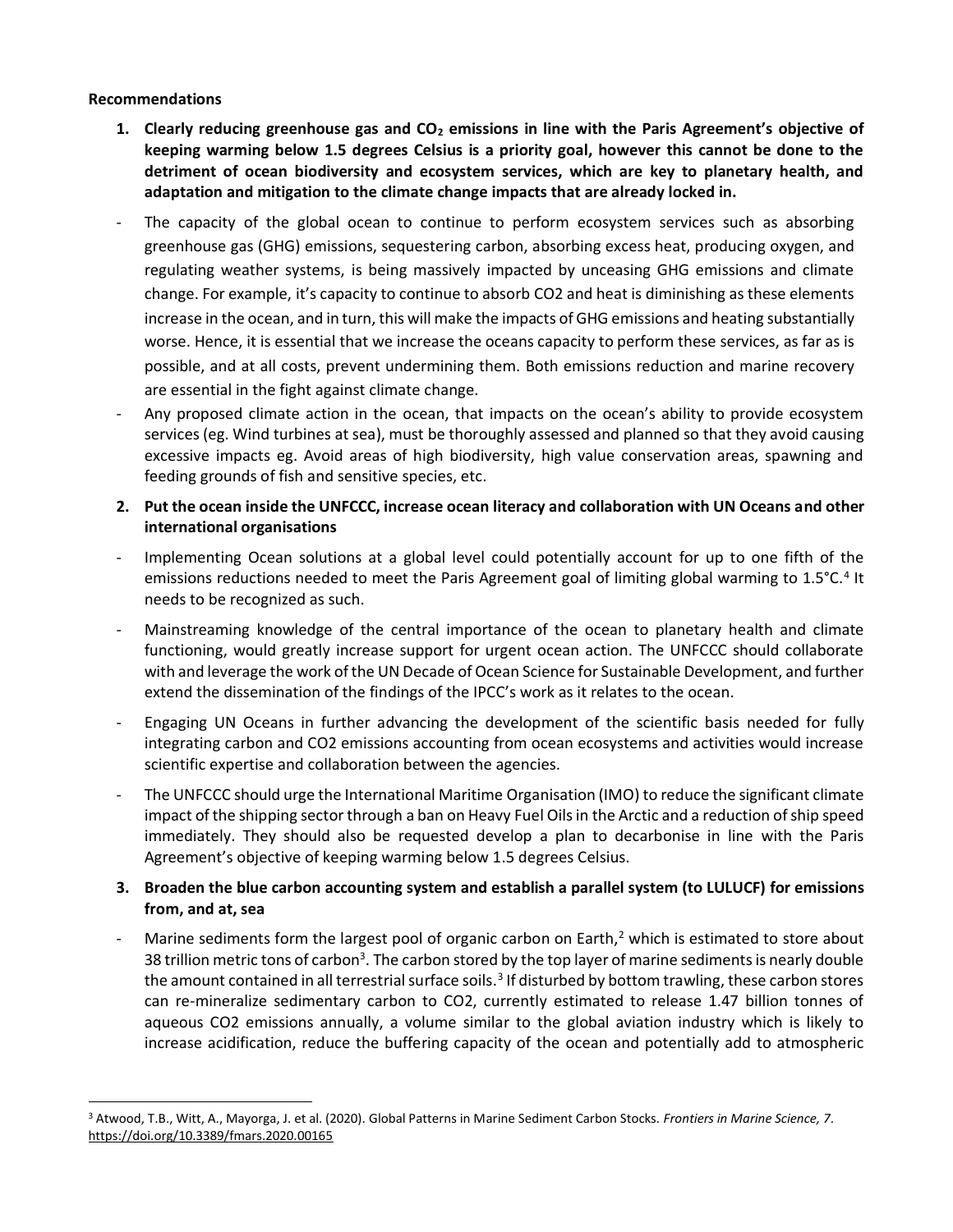CO2<sup>4</sup> . Therefore, protecting the carbon-rich seabed is a potentially important strategy in addressing climate change, and it is currently missing from the UNFCCC process.

- Yet, mangroves, saltmarshes and seagrasses referred to as "coastal blue carbon"- are currently the only marine ecosystems included under national mitigation strategies, as planned by the UNFCCC and Paris Agreement, and supported with a GHG accounting methodology (2013 Supplement to the 2006 IPCC Guidelines for National Greenhouse Gas Inventories: Wetlands).
- Other coastal and marine ecosystems such as kelp forests, algae, and seabeds, require increased understanding of their sequestration potential to ensure adequate policy guidance building on sound scientific data is developed.
- These ecosystems are found in both coastal waters and the deep sea, out to 200 nautical miles in country's national jurisdictions. It is incoherent to incorporate them into the LULUCF accounting system, and they deserve a parallel process for developing methodological guidance on accounting for carbon stores and emissions as a result of their removal or disturbance.
- **4. End overfishing and include precautionary fisheries management in a parallel blue carbon accounting system**
- Marine species, as part of the ocean's carbon pump, have an indispensable role in mitigating climate change.<sup>8</sup> An ocean teeming with life allows for carbon sequestration; specifically, it has been estimated that fish contribute to 16% of total ocean carbon flux.<sup>5</sup> Small pelagic fish, such as mackerel, herring and anchovy, are especially important carbon sinkers.<sup>8</sup> Recent evidence suggests fishing activities remove significant amounts of blue carbon from the ocean, releasing it into the atmosphere<sup>6</sup>. Climate change is further accelerated through fuel consumption by fishing vessels, which in the EU alone, accounts for nearly 7.3 million tons of CO2 emissions per year<sup>7</sup>. The fishing sector's carbon footprint is further magnified when bottom trawling disturbs carbon retained in seafloor sediment (as per above).
- Yet one third of the world's fisheries are not biologically sustainable, and sixty percent are fished to their limit<sup>8</sup>
- Ending overfishing and shifting to low impact fisheries as an immediate climate action will restore fish populations and their ecosystems and ensure the enhanced climate resilience of the ocean. Healthy and abundant fish populations will also decrease the travel distance and effort required in catching fish, and therefore the amount of fuel required and CO2 emissions produced.
- A blue carbon accounting system (parallel to LULUCF) should include comprehensive guidelines for accounting of emissions from the fishing sector through the burning of fuel, and its impact on fish populations, marine habitats and the seabed, so that countries can measure and manage the full suite of ocean climate action strategies.
- **5. End fuel subsidies and other subsidies that worsen CO<sup>2</sup> emissions and perpetuate overfishing, and accelerate decarbonization of fishing fleets**
- Each year, the global fishing fleet is subsidized through detaxation of fuel  $-$  in the EU alone, these subsidies account to approximately  $E1.5$  billion.<sup>9</sup> These subsidies fuel overcapacity and overfishing,

<sup>4</sup> Sala, E., Mayorga, J., Bradley, D. et al. 'Protecting the global ocean for biodiversity, food and climate' (2021)

<sup>5</sup> SA Saba, G.K., Burd, A.B., Dunne, J.P. et al. (2021). Toward a better understanding of fish‐based contribution to ocean carbon flux. *Limnology and Oceanography, 66*[. https://doi.org/10.1002/lno.11709](https://doi.org/10.1002/lno.11709)

<sup>6</sup> Mariani, G., Cheung, W.W.L., Lyet, A. et al. (2020). Let more big fish sink: Fisheries prevent blue carbon sequestration—half in unprofitable areas. Science Advances, 6.<https://doi.org/10.1126/sciadv.abb4848>

<sup>7</sup> Our Fish (2021). The Fishing Industry's Financial Gains Due To Fuel Tax Reductions For The Past 10 Years. A selection of cases within European fishing fleets. https://our.fish/publications/report-climate-impacts-fishing-industry-profits-from-eu-fuel-tax-subsidies/ <sup>8</sup> United Nations (2021), The Second World Ocean Assessment, Volume I. United Nations publication ISBN: 978-92-1-1-130422-0

<sup>9</sup> U.R., Sumaila, N., Ebrahim, Schuhbauer, N. et al. (2019). Updated estimates and analysis of global fisheries subsidies. *Marine Policy, 109*[. https://doi.org/10.1016/j.marpol.2019.103695](https://doi.org/10.1016/j.marpol.2019.103695)